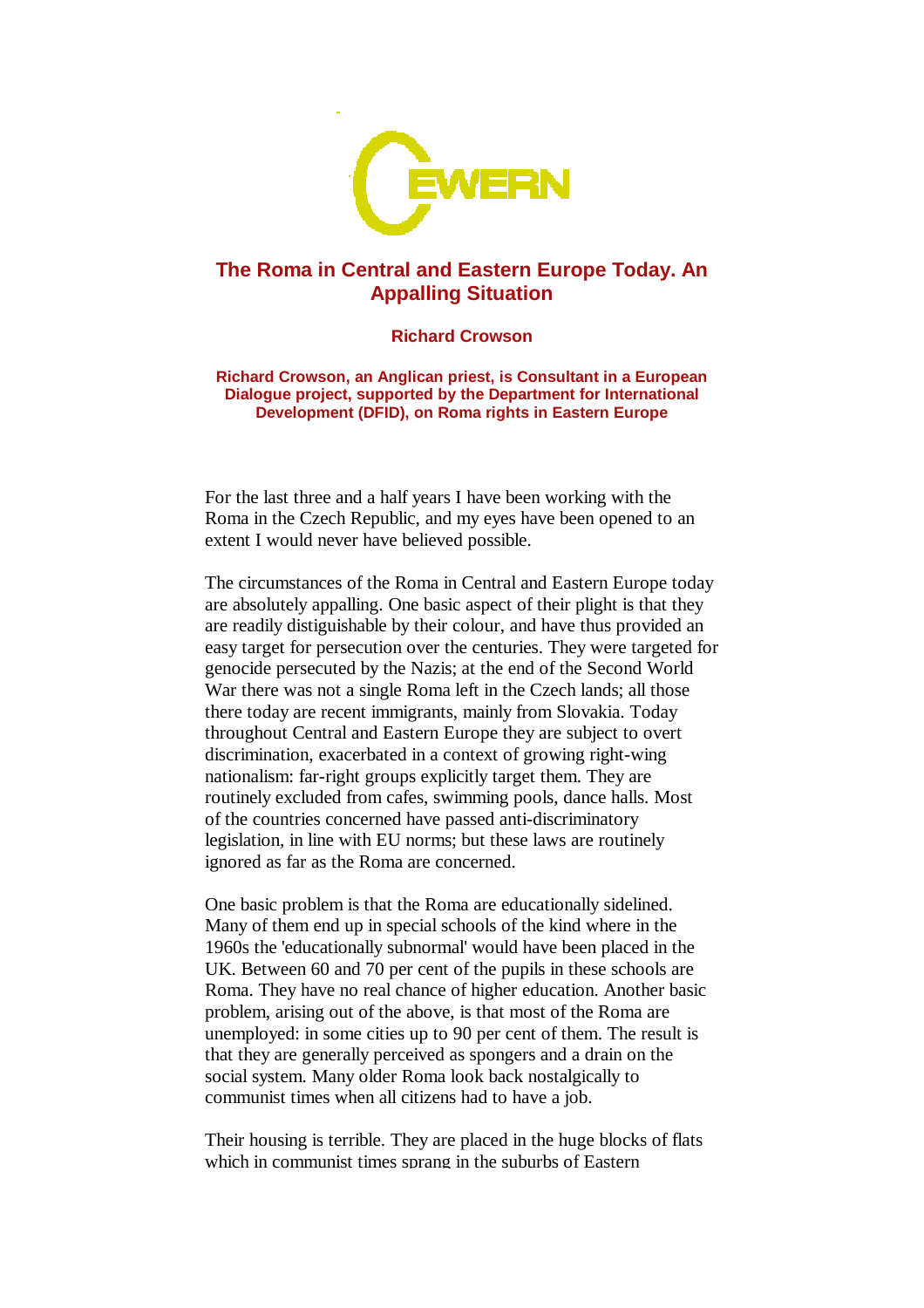European cities, and are thus effectively ghettoised. The conditions I have seen in the Czech Republic are worse than those I saw 30 years ago in black townships in South Africa. Outside Sofia, in Bulgaria, there is a town of 35,000 Roma which has no electricity or water supply and no proper road connections with Sofia itself. Sub-Third-World settlements are particularly prevalent in Slovakia; they effectively exclude the Roma from normal life.

The Roma see the police as the repressive arm of the state. Police attitudes and policies are unlikely to change, however, in the absence of initiatives from above. Here there is a basic problem: most people in power in these countries are incapable of recognising that they have prejudiced attitudes.

There have been some positive developments. The Know-How Funds in various Eastern European countries started sponsoring projects, many of which were on the treatment of minorities, and today the Department for International Development (DFID) continues to do so. Elements in these projects include empowering Roma to enter into relationships with key agencies which can help them and also sensitising local authorities to listen to the voices of groups asking for help. Local authorities in Eastern Europe have a genuine conceptual difficulty in thinking of minorities as people of equal rights and status. There has been some progress. In the Czech Republic the government has set up a Roma adviser in every city and district; advisers have been placed in schools with the aim of integrating the Roma children; and the government has given money to NGOs working with the Roma. The basic failure of governments throughout Eastern Europe, however, is to set up any administrative organs to ensure that laws are applied and that those who suffer discrimination or persecution have the mechanism to seek redress. There is nowhere for the Roma to turn to secure their legal rights.

What is still generally lacking in Central and Eastern Europe is the political will to make any basic improvements happen. I can't think of a worthier cause for concerned Western groups to take up than that of the Roma.

#### **Discussion**

Various members offered perspectives on the situation of the Roma in other Eastern European countries.

The largest number of Roma is in Romania (estimates run as high as 5 million), and there is a perception both inside and outside Romania that the Roma originated there. This special relationship is sadly reflected in widespread deep prejudice amongst the population. Vadim Tudor, the right-wing presidential candidate who gained a huge proportion of the popular vote, but who was narrowly defeated a couple of years ago by Iliescu, was asked how he would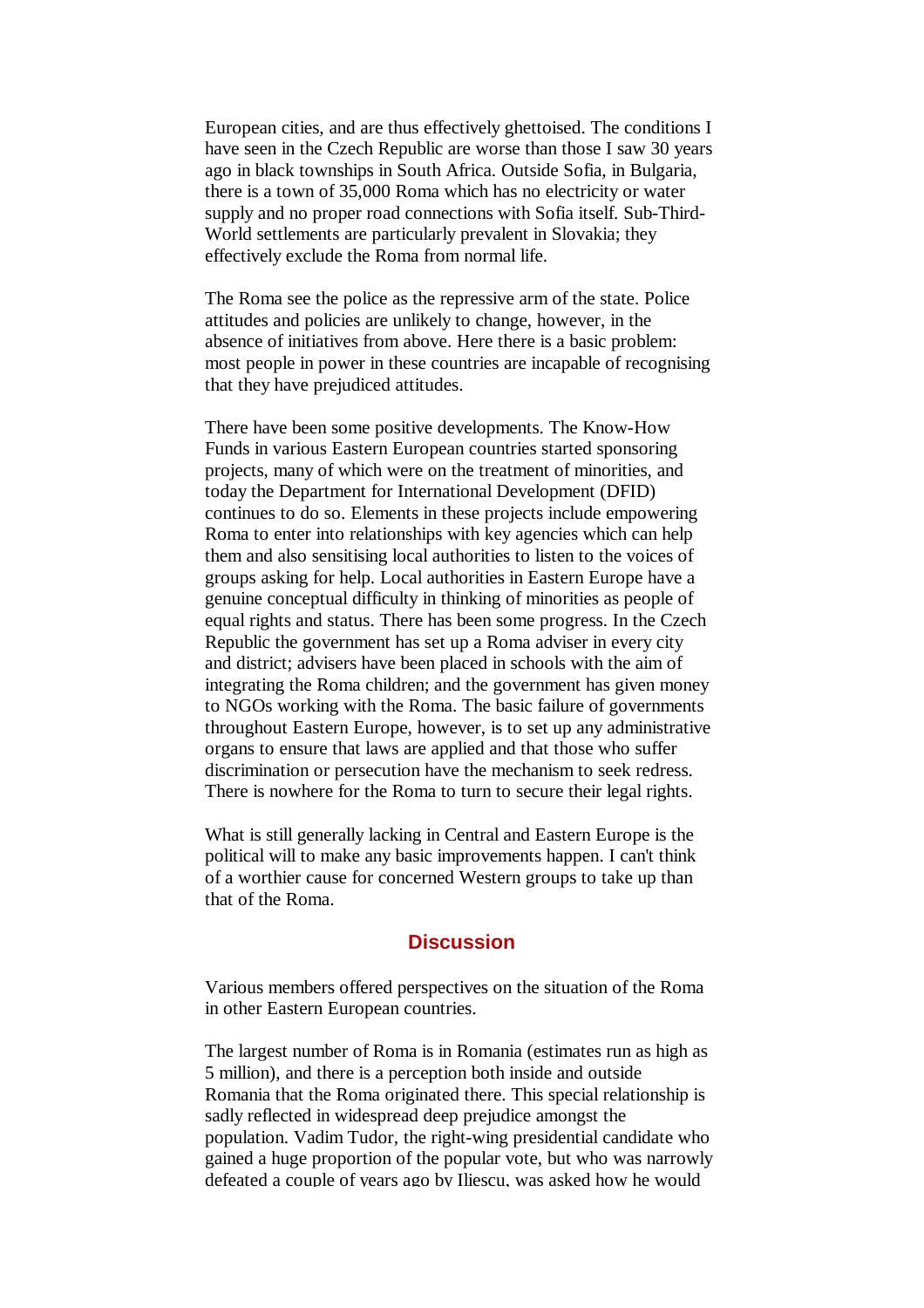deal with the Roma problem. His reply was that he would put them all in a football stadium and shoot them. A distinctive feature of the Romanian situation is that many individual Roma are immensely rich, having made money out of organised crime.

The European Parliament has just adopted a report on the treatment the Roma, which inter alia criticises Greece. The disturbing thing, however, was the narrowness of the majority: the report was nearly rejected. There were 274 votes for, 269 against, with 14 abstentions. This gives no cause for complacency about the level of anti-Roma feeling in Europe.

One piece of good news from Serbia: the post-Milosevic government has set up a Roma representative body to address problems of the integration of Roma in education and other social areas.

When the first Roma arrived in Dover as asylum seekers in October 1997, a group of about 160, there was a loud outcry in the tabloid press. It seems that their arrival evoked a combination of two negative stereotypes: asylum seeker and Gypsy. It is now the case that there is a screening post at Prague airport where the British authorities check everyone flying to the UK; Roma are the ones who have the most difficulties here.

The Roma do not belong to any particular church or religion. They generally reflect the religious allegiances of the country they are living in. Richard Crowson shared his impression that the churches in Central and Eastern Europe have little interest in Roma problems. A typical church response he has heard is that the Roma must reform themselves before the church can do anything to help them. One member observed that many Roma villages in Romania are without a priest because the Orthodox Church will not appoint one to serve there. This kind of attitude tends to leave the Roma settlements open to conversion by foreign religious organisations. You find Roma villages where the inhabitants are all, for example, Jehovah's Witnesses. This in turn then just worsens relations with the local Orthodox population.

The Roma do not tend to identify themselves with the state they are living in. Usually they perceive the state as part of the problem. Meanwhile all Roma throughout Eastern Europe are linked through their common language.

The contrast was made between Gypsies in the West who are known for travelling about the country and the Roma in Eastern Europe in permanent tower-block ghettoes. One member pointed out that the Roma in Eastern Europe are traditionally travellers too, but that in 1947-51 the communist authorities immobilised all their caravans so that they would no longer be able to carry dissent or cross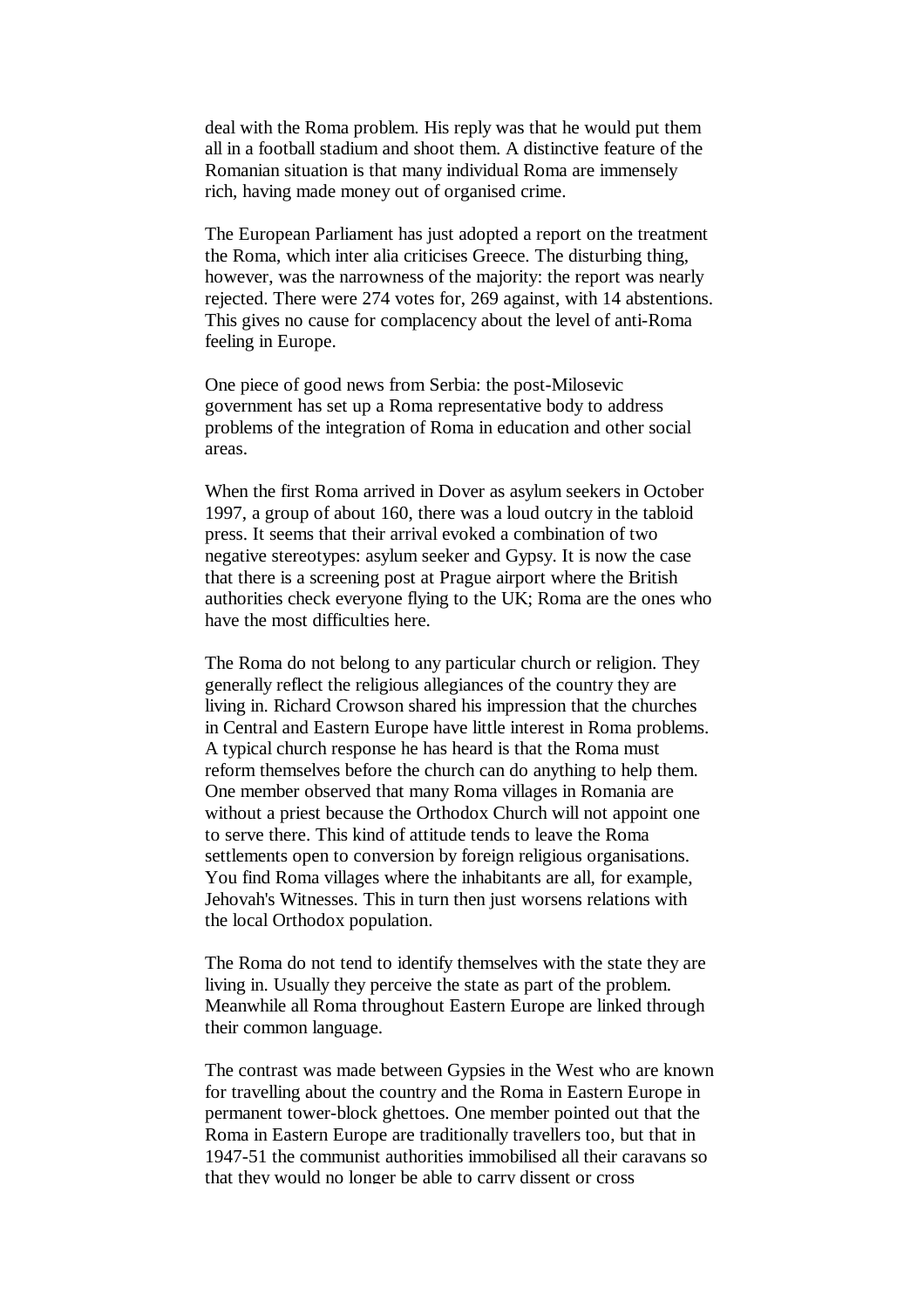international borders. Since then, he confirmed, they have been placed in towns and villages outside the major cities, a situation analogous to that of the blacks in apartheid South Africa.

### **For Further Information and Action**

## **The European Roma Rights Center (ERRC)**

The European Roma Rights Center is an international public interest law organisation which monitors the rights of Roma and provides legal defence in cases of human rights abuse. For more information visit the ERRC on the web at http://www.errc.org.

European Roma Rights Center 1386 Budapest 62 P.O. Box 906/93 Hungary

Phone: +36 1 4132200 Fax: +36 1 4132201

Roma Rights is published quarterly by the ERRC. Paper copies of Roma Rights can be obtained by contacting the offices of the ERRC: office@errc.org The ERRC requests a donation of 10 USD or 10 euro per copy, via bank transfer to:

European Roma Rights Center Budapest Bank Rt. Account # 99P00402686 1054 Budapest Bathory utca 1 Hungary

The ERRC is dependent upon the generosity of individual donors for its continued existence. If you believe the ERRC performs a service valuable to the public, please join in enabling its future with a contribution. Gifts of all sizes are welcome; bank transfers are preferred. Please send your contribution to the bank account detailed above.

## **Roma Rights and Access to Justice in Europe (RrAJE)**

The RrAJE Programme is a three-year programme which started in February 2001 and which receives core funding from the British Government's Department for International Development (DFID). Its aim is to contribute to tackling the social exclusion of the Roma in Central and Eastern Europe by developing models for good practice at the municipal level.